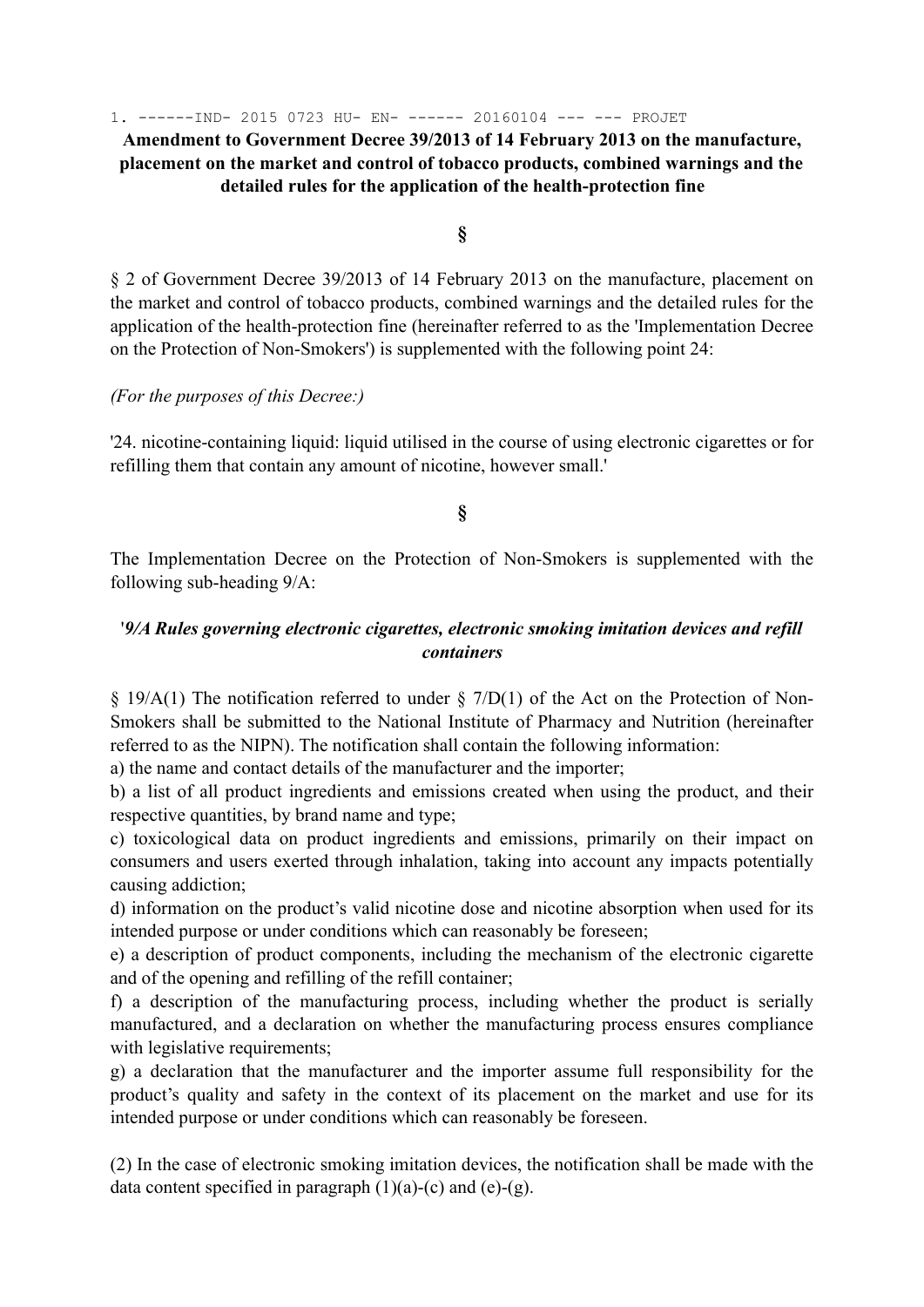§ 19/B(1) Electronic cigarettes and refill containers may not contain flavourings.

§ 19/C(1) Electronic smoking imitation devices may be placed on the market and distributed subject to the following conditions:

a) the liquid used in the electronic smoking imitation devices may not contain nicotine;

b) the liquid may not contain flavourings;

c) the liquid may not contain:

ca) additives specified in Annex 4;

cb) vitamins or other additives giving the impression that the product has a beneficial physiological impact or is less harmful to health;

cc) caffeine, taurine or other additives and stimulant compounds that give a feeling of improved energy and vitality;

cd) additives causing a discolouration of the emissions;

ce) additives facilitating inhalation; and

cf) additives with CMR properties;

d) the liquid may not contain ingredients containing more than 0.1% impurities;

e) the liquid may only contain ingredients that are not harmful to human health, whether in reaction to heat or not;

f) electronic smoking imitation devices shall be fitted with a child safety lock system;

g) electronic smoking imitation devices shall be protected against breakage and leakage, and fitted with the mechanism allowing leakage-free refilling.

(2) An information leaflet containing the elements specified in § 19/B(2) shall be appended to the unit packets of electronic smoking imitation devices.

(3) Unit packets and the outside packaging of electronic smoking imitation devices shall include:

a) all product ingredients listed in descending order by weight,

b) the manufacturing batch number,

c) the following text warning: 'Keep out of reach of children.'

(4) Unit packets and the outside packaging of electronic smoking imitation devices shall comply with the requirements laid down in  $\S$  6/A(1)(b), (d) and (e) and paragraphs (2) and (3) of the Act on the Protection of Non-Smokers.

(5) The following health warning shall be displayed, in the manner specified in  $\S$  19/B(6), on the two largest surfaces of unit packets and the outside packaging of electronic smoking imitation devices, covering at least 30 % of both sides:

'This product is an electronic smoking imitation device. Not recommended for children.'

## **Final provisions**

The requirement for the preliminary notification of this draft Decree, as stipulated in Articles 5–7 of Directive (EU) 2015/1535 of the European Parliament and of the Council of 9